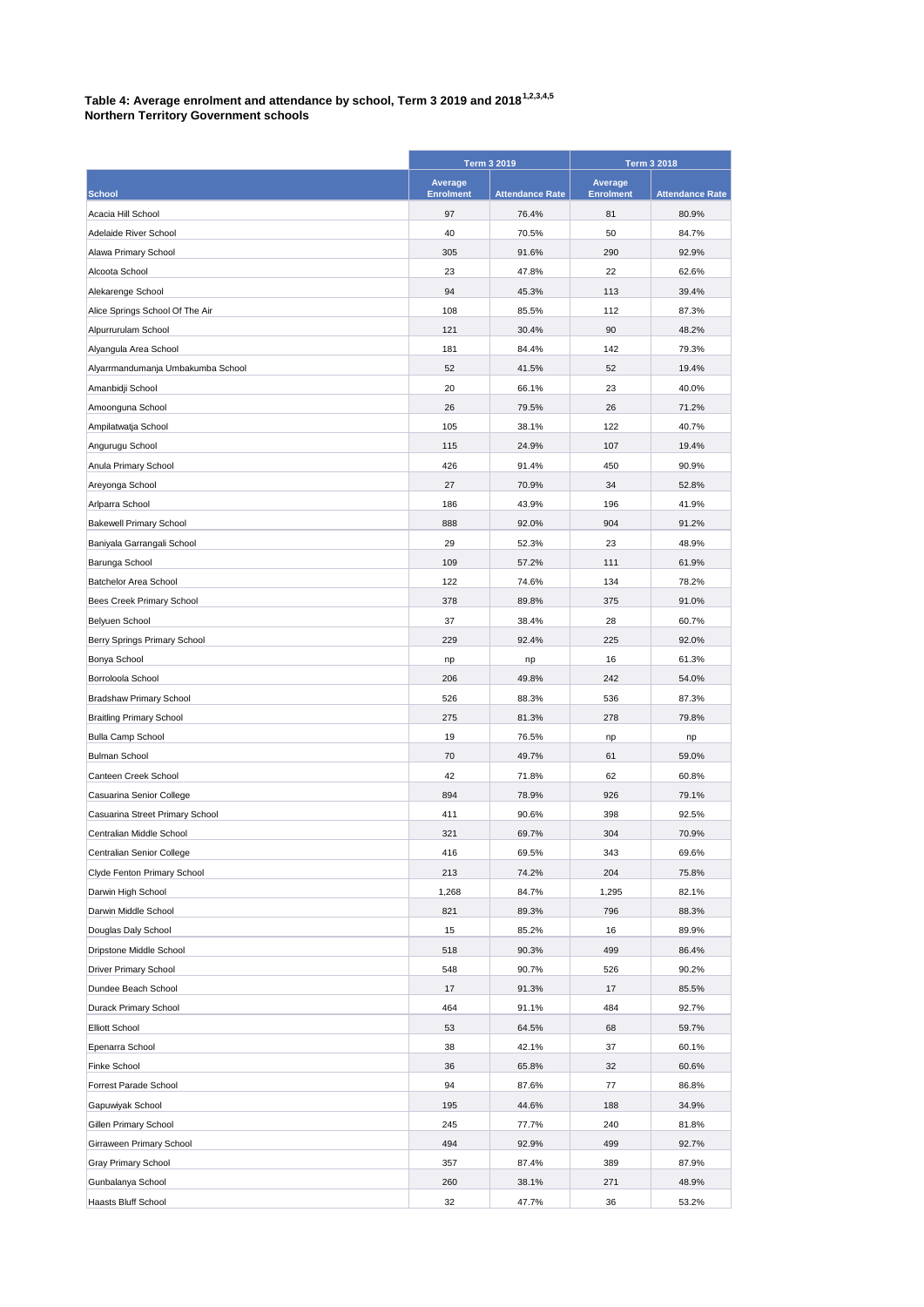|                                                 | <b>Term 3 2019</b> |                        | <b>Term 3 2018</b> |                        |
|-------------------------------------------------|--------------------|------------------------|--------------------|------------------------|
|                                                 | Average            |                        | Average            |                        |
| <b>School</b>                                   | <b>Enrolment</b>   | <b>Attendance Rate</b> | <b>Enrolment</b>   | <b>Attendance Rate</b> |
| Harts Range School                              | 60                 | 52.6%                  | 62                 | 58.2%                  |
| <b>Henbury School</b>                           | 139                | 82.2%                  | 134                | 81.3%                  |
| Howard Springs Primary School                   | 294                | 88.1%                  | 292                | 87.0%                  |
| Humpty Doo Primary School                       | 382                | 88.9%                  | 420                | 90.3%                  |
| Imanpa School                                   | 16                 | 57.3%                  | 17                 | 65.7%                  |
| Jabiru Area School                              | 209                | 73.4%                  | 192                | 76.8%                  |
| Jilkminggan School                              | 84                 | 67.9%                  | 88                 | 56.5%                  |
| Jingili Primary School                          | 314                | 88.8%                  | 339                | 90.9%                  |
| Kalkaringi School                               | 175                | 50.2%                  | 163                | 47.0%                  |
| Karama Primary School                           | 189                | 82.3%                  | 200                | 84.0%                  |
| Katherine High School                           | 538                | 66.2%                  | 594                | 60.1%                  |
| Katherine School Of The Air                     | 192                |                        | 163                |                        |
| Katherine South Primary School                  | 346                | 86.4%                  | 389                | 87.4%                  |
| Kiana School                                    |                    |                        | np                 | np                     |
| Kintore Street School                           | 51                 | 76.2%                  | 54                 | 70.6%                  |
| Lajamanu School                                 | 186                | 33.9%                  | 177                | 46.0%                  |
| Laramba School                                  | 64                 | 53.1%                  | 54                 | 60.3%                  |
| Larapinta Primary School                        | 351                | 86.8%                  | 388                | 86.2%                  |
| Larrakeyah Primary School                       | 496                | 93.3%                  | 486                | 92.6%                  |
| Leanyer Primary School                          | 588                | 91.0%                  | 581                | 89.1%                  |
| Ludmilla Primary School                         | 105                | 80.6%                  | 97                 | 84.4%                  |
| MacFarlane Primary School                       | 207                | 64.5%                  | 214                | 67.0%                  |
| Malak Primary School                            | 235                | 80.1%                  | 232                | 86.4%                  |
|                                                 |                    |                        |                    |                        |
| Mamaruni School                                 | 51                 | 57.4%                  | 57                 | 59.1%                  |
| Maningrida College                              | 647                | 31.9%                  | 500                | 38.9%                  |
| Manunda Terrace Primary School                  | 185                | 81.1%                  | 184                | 83.2%                  |
| Manyallaluk School                              | 22                 | 53.9%                  | 28                 | 51.7%                  |
| Mataranka School                                | 34                 | 83.7%                  | 34                 | 82.2%                  |
| Mbunghara School                                | 16                 | 71.7%                  | 14                 | 81.6%                  |
| Middle Point School                             | 19                 | 78.1%                  | 22                 | 89.2%                  |
| Milikapiti School                               | 62                 | 71.7%                  | 66                 | 64.6%                  |
| Milingimbi School                               | 327                | 33.6%                  | 334                | 48.1%                  |
| Millner Primary School                          | 214                | 80.1%                  | 217                | 82.6%                  |
| Milyakburra School                              | 14                 | 30.8%                  | 18                 | 43.9%                  |
| Minyerri School                                 | 152                | 54.7%                  | 150                | 52.8%                  |
| Moil Primary School                             | 206                | 88.4%                  | 203                | 87.1%                  |
| Moulden Primary School                          | 291                | 77.8%                  | 318                | 77.7%                  |
| Mount Allan School                              | 57                 | 47.9%                  | 54                 | 46.2%                  |
| Mulga Bore School                               | 14                 | 26.5%                  | 12                 | 55.4%                  |
| Murray Downs School                             | 20                 | 51.7%                  | 15                 | 59.5%                  |
| Mutitjulu School                                | 43                 | 41.1%                  | 41                 | 51.4%                  |
| Nakara Primary School                           | 606                | 89.9%                  | 594                | 90.7%                  |
| Nemarluk School                                 | 165                | 87.3%                  | 154                | 86.0%                  |
| Neutral Junction School                         | 24                 | 64.8%                  | 25                 | 50.5%                  |
| Newcastle Waters School                         | 18                 | 62.3%                  | 17                 | 61.5%                  |
| Nganambala School                               | 30                 | 67.1%                  | 27                 | 79.5%                  |
| Nganmarriyanga School                           | 120                | 49.0%                  | 156                | 38.4%                  |
| Ngukurr School                                  | 289                | 43.1%                  | 272                | 47.7%                  |
| Nhulunbuy High School                           | 298                | 80.0%                  | 290                | 77.4%                  |
| Nhulunbuy Primary School                        | 465                | 84.6%                  | 438                | 81.2%                  |
| Nightcliff Middle School                        | 324                | 86.6%                  | 283                | 83.7%                  |
| Nightcliff Primary School                       | 661                | 89.4%                  | 620                | 92.1%                  |
| Northern Territory School of Distance Education | 543                | 100.0%                 | 490                | 100.0%                 |
| Ntaria School                                   | 201                | 48.4%                  | 167                | 57.1%                  |
| Numbulwar School                                | 141                | 46.2%                  | 148                | 42.8%                  |
| Nyirripi School                                 | 48                 | 40.7%                  | 38                 | 44.8%                  |
|                                                 |                    |                        |                    |                        |